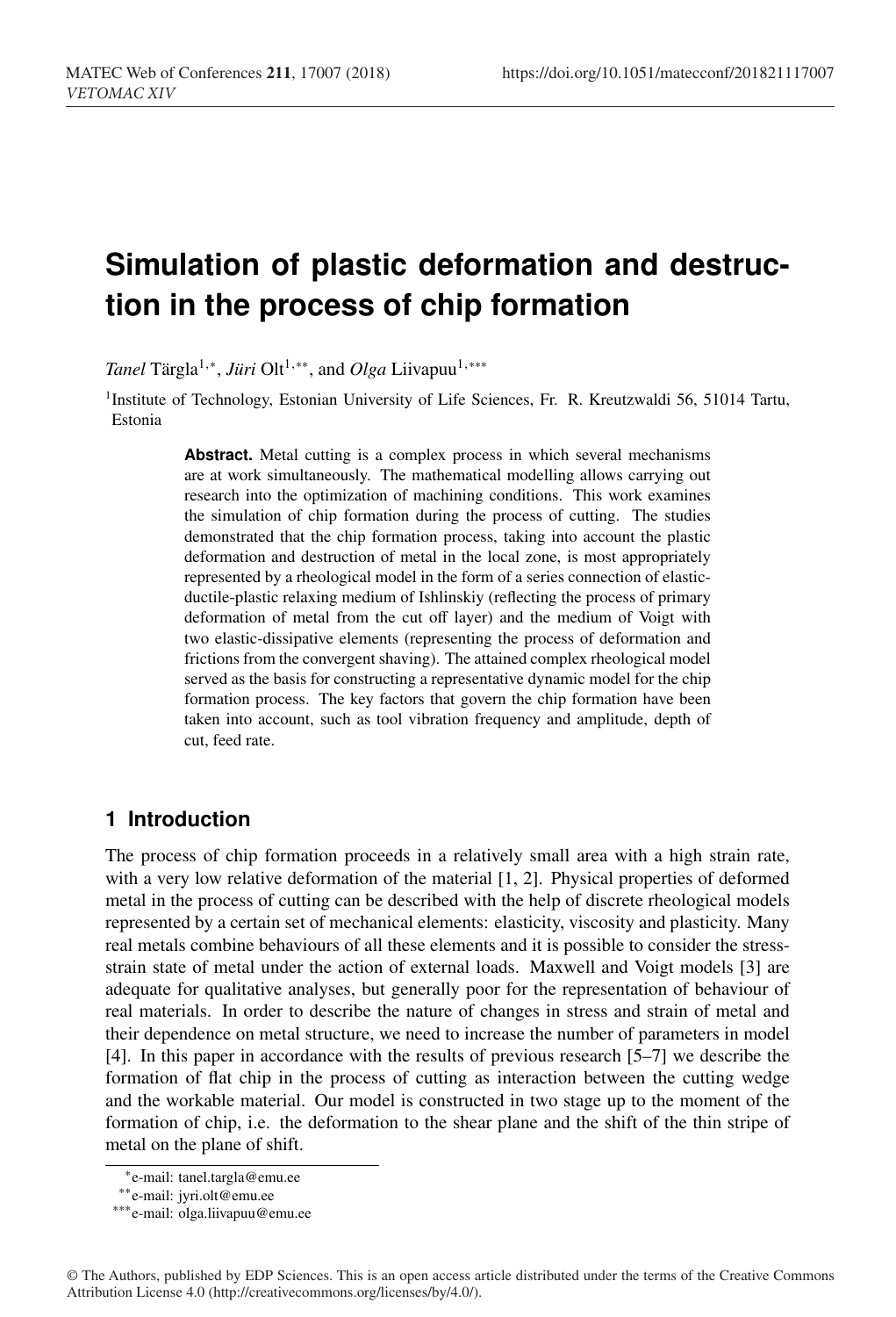### **2 Analysis of the stability of the chip formation process**

We describe the process of chip formation with the help of the rheological model proposed by Veitz and Maksarov [8]. This model is constructed of the elastic-ductile-plastic medium of Ishlinskiy type [9, 10] and viscoelastic Voigt medium with the delay of deformation connected in series (Fig. 1). The force P applied to the point *D* imitates by the linear elastic spring element  $H_1$  the elastic instantaneous deformation, formed in front of the area of plastic deformation in the zone of chip formation. The next part of Ishlinskiy medium consists of the spring  $H_2$  and the dash-pot  $N_2$  connected in parallel. It imitates the prolonged viscoelastic deformation. After reaching the yield stress  $\sigma_u$ , which imitates St. Venant element *St.V*, the instantaneous residual deformation appears. This leads to the shaping of local segments of shift in the primary deformation zone of the cut off layer. At this stage, permanent, irreversible deformations begins. The shift of material moves foreword in the direction of tool movement and this prolonged viscoelastic deformation can be described by Voigt model consisting of the spring  $H_3$  and the dash-pot  $N_3$  in parallel.



Figure 1. The rheological model of chip formation in the process of cutting [10]

Fig. 1 represents the model, which connects the process of brittle and ductile fracture of material. Indeed, we can assume that the brittle fracture corresponds to break of elastic external element  $H_1$ , and viscous fracture corresponds to the break of elastic internal element  $H_2$ , which is preceded by the relative shift of viscous element  $N_2$  [10]. Elements of mechanical system can be considered in relation to the direction of deformation with the input and output, the direction of the pointer in the figure 1 indicates the direction of deformation of the system.

The differential constitutive relations for the model describing the process of chip formation can be presented in the form of the following rheological equation [11]:

$$
a_1\ddot{\sigma} + a_2\dot{\sigma} + a_3(\sigma \pm \sigma_y) = a_4\ddot{\varepsilon} + a_5\dot{\varepsilon} + a_6\varepsilon,\tag{1}
$$

where coefficients  $a_i$ ,  $(i = 1, 2, \ldots, 6)$  depend on stiffness coefficients and coefficients of linear resistance,  $\sigma_y$  is a yield stress.

Let us show the relations between coefficients of the rheological equation (1) and the stiffness and viscosity of material of the mechanical system. To this end we represent the developed model using integral formulation and the Laplace transform. Let  $p^i = \frac{\partial^i}{\partial t^i}$ . It is possible to determine the operator resistance of the Ishlinskiy model in the form

$$
z_I(p) = \frac{p}{c_1} + \frac{p}{\beta_2 p + c_2},
$$

where the properties of elastic elements  $H_1$  and  $H_2$  of the Ishlinskiy model are described by stiffness coefficients  $c_1$  and  $c_2$  and the dash-pot element  $N_1$  is characterized by the coefficient of linear resistance  $\beta_2$ .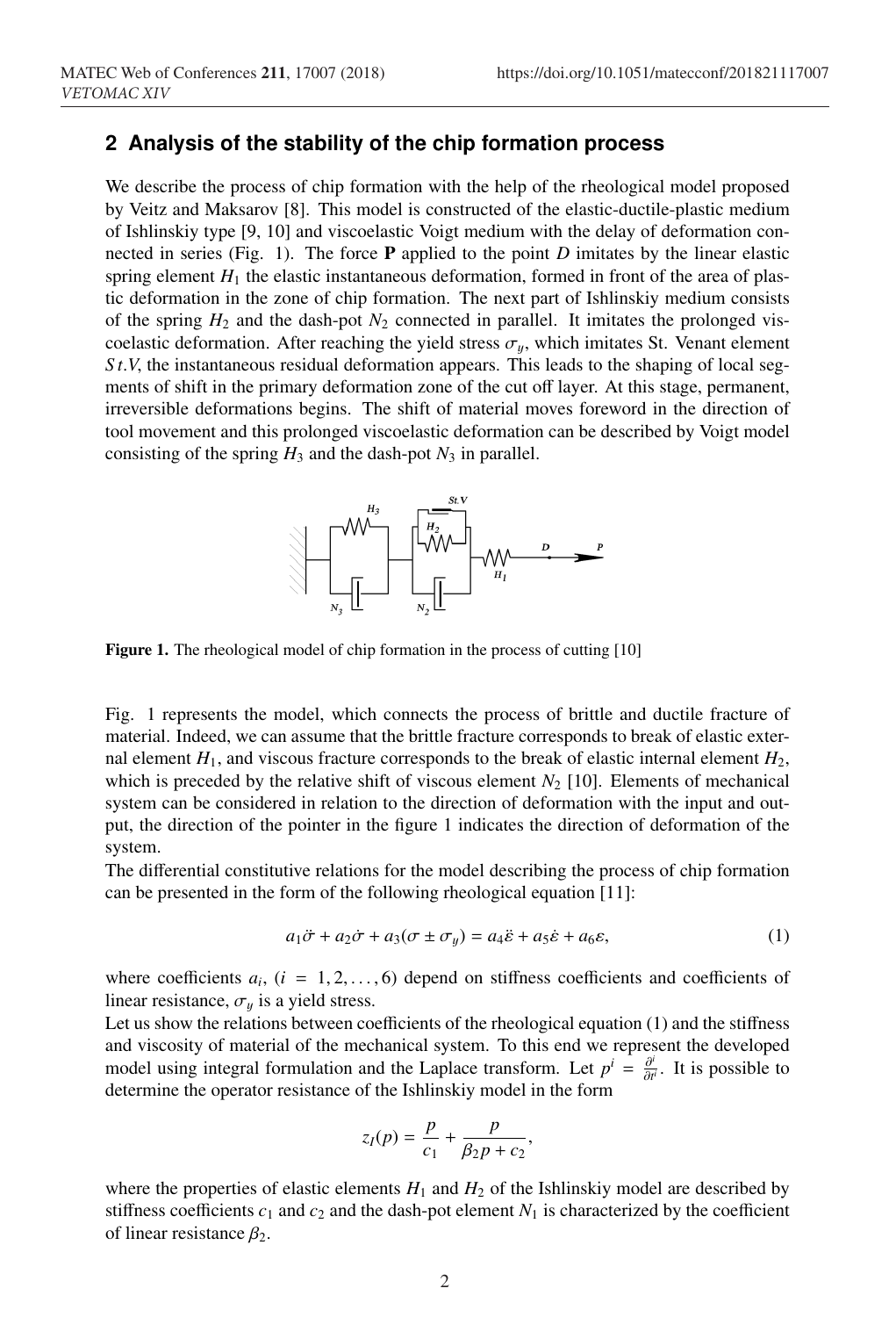For the model of Voigt the operator resistance takes the form

$$
z_V(p) = \frac{p}{\beta_3 p + c_3},
$$

where  $H_3$  and  $N_3$  are described by the stiffness coefficient  $c_3$  and the coefficient of linear resistance  $\beta_3$  respectively.

For the entire model describing the process of chip formation we get

$$
z(p) = \frac{\beta_2 p^2 + c_2 p + c_1 p}{\beta_2 c_1 p + c_1 c_2} + \frac{p}{\beta_3 p + c_3}
$$
  
=  $p \cdot \frac{\beta_2 \beta_3 p^2 + (\beta_2 c_1 + \beta_2 c_3 + \beta_3 c_1 + \beta_3 c_2) p + (c_1 c_2 + c_2 c_3 + c_1 c_3)}{\beta_2 \beta_3 c_1 p^2 + (\beta_2 c_1 c_3 + \beta_3 c_1 c_2) p + c_1 c_2 c_3}$  (2)

In order to simplify the calculations, we introduce the following notations for the coefficients of differential operator *p* and free terms in the numerator and denominator of equation (2):

$$
a_1 = \beta_2 \beta_3
$$
  
\n
$$
a_2 = \beta_2 c_1 + \beta_2 c_3 + \beta_3 c_1 + \beta_3 c_2
$$
  
\n
$$
a_3 = c_1 c_2 + c_2 c_3 + c_1 c_3
$$
  
\n
$$
a_4 = \beta_2 \beta_3 c_1
$$
  
\n
$$
a_5 = \beta_2 c_1 c_3 + \beta_3 c_1 c_2
$$
  
\n
$$
a_6 = c_1 c_2 c_3
$$

Then the operator resistance can be expressed in the form [10]

$$
z(p) = p \cdot \frac{a_1 p^2 + a_2 p + a_3}{a_4 p^2 + a_5 p + a_6},
$$

it means that returning to the space of originals we obtain the rheological equation (1), which define the relation between stress and deformation of the mechanical system.

To motivate the adequacy of the rheological model (1) we assume that the deformation in time is supposed to be known and solve this equation for the stress. We substitute  $\sigma$  in the equation (1) by a new variable  $x = a_3(\sigma \pm \sigma_y)$  and get

$$
\ddot{x} + 2\gamma \dot{x} + \omega_0^2 x = f(t),\tag{3}
$$

where

•  $\omega_0 = \sqrt{\frac{a_3}{a_1}} = \sqrt{\frac{c_1 c_2 + c_2 c_3 + c_1 c_3}{\beta_2 \beta_3}}$  is a frequency,

- $\gamma = \frac{a_2}{2a_1} = \frac{\beta_2 c_1 + \beta_2 c_3 + \beta_3 c_1 + \beta_3 c_2}{2\beta_2 \beta_3}$  is a damping constant,
- $f(t) = f(\varepsilon, \dot{\varepsilon}, \ddot{\varepsilon}) = \frac{a_3 a_4 \ddot{\varepsilon} + a_3 a_5 \dot{\varepsilon} + a_3 a_6 \varepsilon}{a_1}.$

Let us denote the vibration frequency by  $\omega = \sqrt{\gamma^2 - \omega_0^2}$ . The solutions of homogeneous part of equation (3) are

- for oscillation mode  $x(t) = e^{-\gamma t} (A \cos \omega t + B \sin \omega t)$ , when  $\gamma^2 \omega_0^2 < 0$ ,
- for relaxation mode  $x(t) = Ae^{(-\gamma + \omega)t} + Be^{(-\gamma \omega)t}$ , when  $\gamma^2 \omega_0^2 > 0$ .

The general solution of equation (3) for relaxation mode is

$$
x(t) = e^{-\gamma t} \Big[ \frac{1}{2} e^{\omega t} \cdot \int \frac{f(t)e^{(\gamma - \omega)t}}{\omega} dt - \frac{1}{2} e^{-\omega t} \cdot \int \frac{f(t)e^{(\gamma + \omega)t}}{\omega} dt + A e^{\omega t} + B e^{-\omega t} \Big]
$$
(4)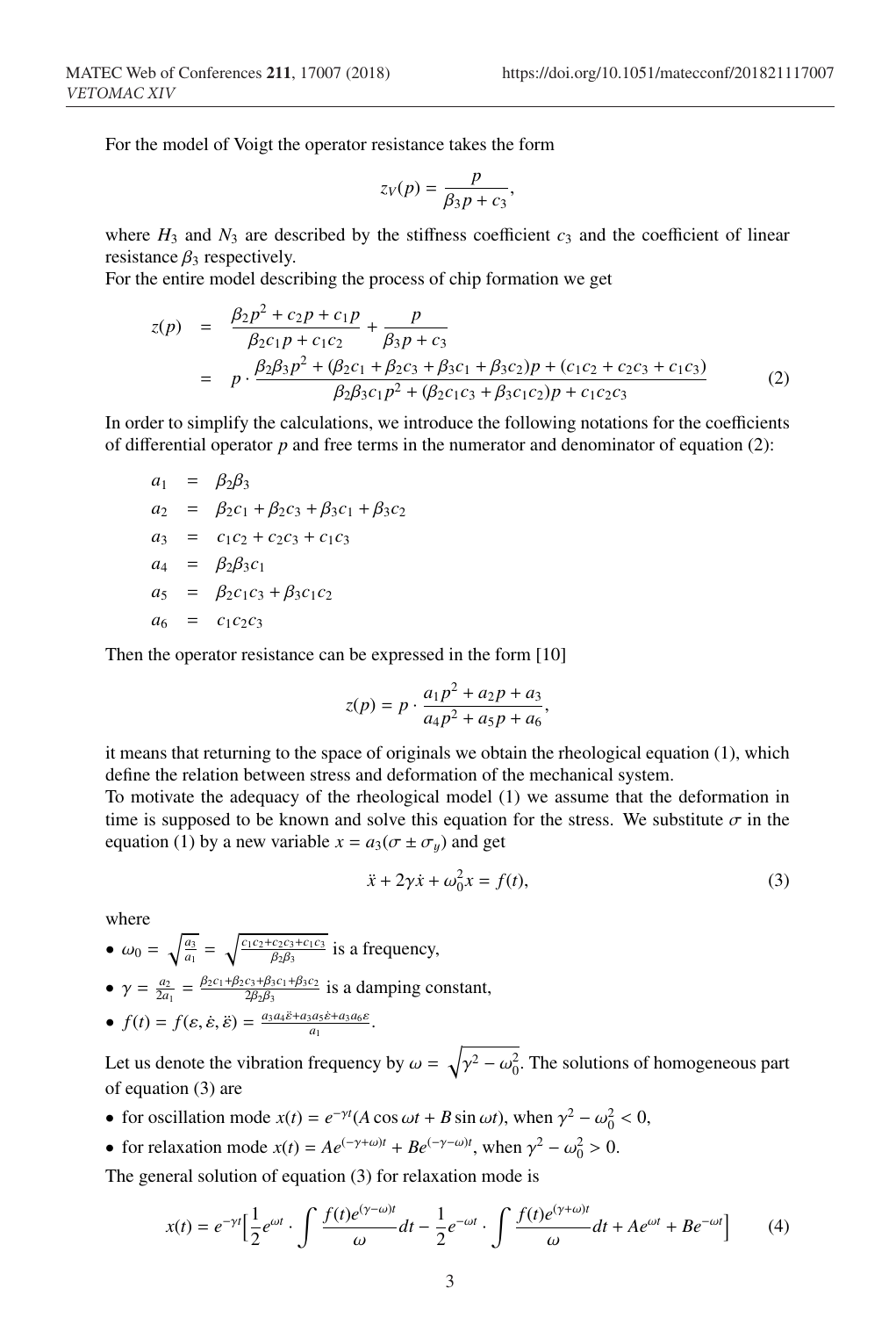With a fixed value of deformation  $\varepsilon = \varepsilon_0$  function  $f(t)$  can be expressed as follows

$$
f(t) = \frac{a_3 a_6 \varepsilon_0}{a_1}.
$$

After transition from variable *x* to variable  $\sigma$  and taking into account initial conditions  $\sigma(0)$  =  $\sigma_0$ , and  $\dot{\sigma}(0) = const$ , an equation describing stress relaxation takes the following form

$$
\sigma(t) = \sigma_y + \frac{a_6 \varepsilon_0}{2\omega a_1} \cdot \left(\frac{1}{\gamma - \omega} - \frac{1}{\gamma + \omega}\right) +
$$
  
+ 
$$
\frac{1}{2\omega} \Big[ (\sigma_0 - \sigma_y)((\gamma + \omega)e^{\omega t} + (\omega - \gamma)e^{-\omega t}) - \frac{a_6 \varepsilon_0}{a_1} \cdot \left(\frac{1}{\gamma - \omega}e^{\omega t} - \frac{1}{\gamma + \omega}e^{-\omega t}\right) +
$$
  
+ 
$$
\dot{\sigma}(0)(e^{\omega t} - e^{-\omega t}) \Big] \cdot e^{-\gamma t}.
$$
 (5)

From equation (5) we can conclude that for our rheological model stress relaxes to its equilibrium with two relaxation times  $\tau_1 = \frac{1}{\gamma - \omega}$  and  $\tau_2 = \frac{1}{\gamma + \omega}$ . We get the following expression for the for the rates of relaxation  $\gamma - \omega$  and  $\gamma + \omega$  in the terms of stiffness coefficients  $c_i$  and coefficients of linear resistance β*i*:

$$
\gamma \pm \omega = \frac{a_2}{2a_1} \pm \sqrt{\frac{a_2^2 - 4a_1a_3}{4a_1^2}} = \frac{1}{2a_1} \left( a_2 \pm \sqrt{a_2^2 - 4a_1a_3} \right) =
$$
  
= 
$$
\frac{1}{2\beta_2\beta_3} \left( \beta_2c_1 + \beta_2c_3 + \beta_3c_1 + \beta_3c_2 \right) \pm
$$
  

$$
\pm \sqrt{\beta_2c_1 + \beta_2c_3 + \beta_3c_1 + \beta_3c_2^2 - 4\beta_2\beta_3(c_1c_2 + c_2c_3 + c_1c_3)}.
$$

### **3 Conclusions**

It follows from proposed rheological model in the zone of primary plastic deformation occur processes which generate instability of chip formation. The analysis of the developed plastic deformation of metal shows that this process has wavelike nature. At the moment which corresponds to the implementation of plastic deformation in the zone of plastic contact of chip with the tool, which reflects the elastic reaction of the workable material, the cut off layer undergoes the secondary deformation. Our theoretical studies were confirmed by experimental data which were conducted in the broader band for back rake angle  $\gamma$  from  $-5°$  to 25° and for different values of cutting speed. It was determined in [9] that the form of chip by processing steel 41Cr4 is following:

- discontinuous chip for  $\gamma = -5^\circ$  and cutting speed 10 m/min;
- built-up edge chip for  $\gamma = 25^\circ$  and cutting speed 25 m/min;
- continuous chip for for  $\gamma = 10^\circ$  and cutting speed 75 m/min.

It confirms our studies on the origin of the primary relaxation phenomena, which induce the origination of the self-oscillating process by turning materials.

#### **References**

- [1] P. Albertelli, N. Cau, G. Bianchi, M. Monno, Int. J. Adv. Manuf. Tech.58, 10, (2012)
- [2] F. Klocke, W. Lortz, D. Trauth, Int. J. Mech. Sci. 135, 12 (2018)
- [3] R. Christensen, *Theory of Viscoelasticity* (Dover Publications Inc, New York, 2010)